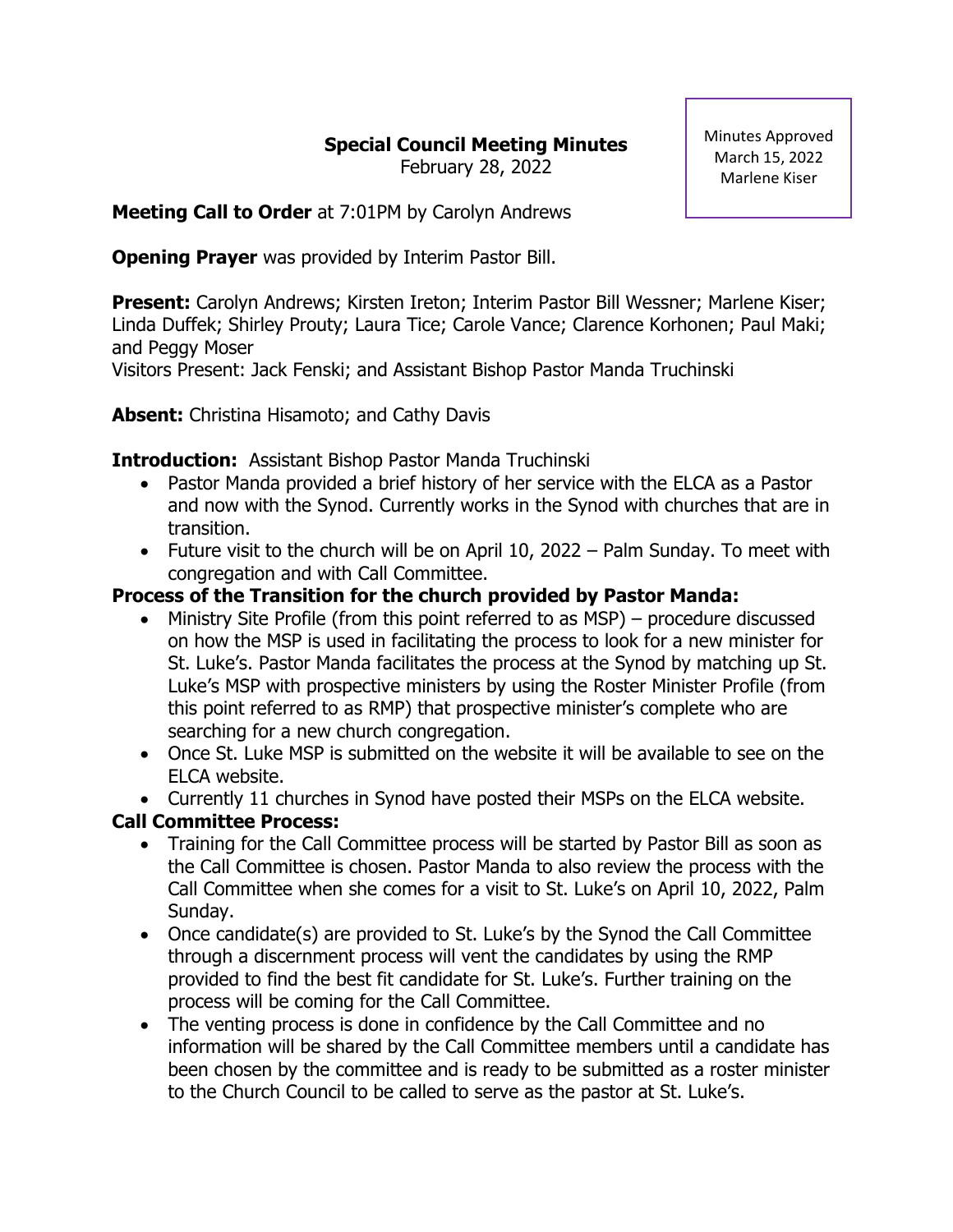• Once the Church Council approves the candidate it will than be present for a final vote at a Special Congregational Meeting where 2/3 of members will have to approve the candidate.

#### **Transition Committee Summary** – present by Peggy Moser

- Discussion occurred about the process used to prepare the MSP.
- After the discussion it was recommended that no change to MSP was needed at this time.

A motion to approve the Ministry Site Profile (MSP) as written was made by Carole Vance. The motion was seconded by Kirsten Ireton. All Council Members present approved to adopt the Ministry Site Profile (MSP) as written. No objections to the motion were made.

#### **Call Committee Nominees and Vote:**

Amber Mansfield Peggy Moser Faith Thomas Brenda Sulzmann Chet Madison Phil Karlstadt Jack Fenske – NAME WITHDREW 2/28/2022 Paul Maki Christina Hisamoto – NAME WITHDREW 2/28/2022 Linda Duffek – NAME WITHDREW 2/28/2022 Connie Reule

• Discussion of remaining candidates took place. It was presented that members of committee should not be of the same family, so with further discussion the Council Members agreed that the committee would include a diverse group of age and gender.

The following seven congregational members were submitted as the Call Committee as required by St. Luke's Constitution section C13.05:

Amber Mansfield Peggy Moser Faith Thomas Brenda Sulzmann Chet Madison Phil Karlstadt Paul Maki